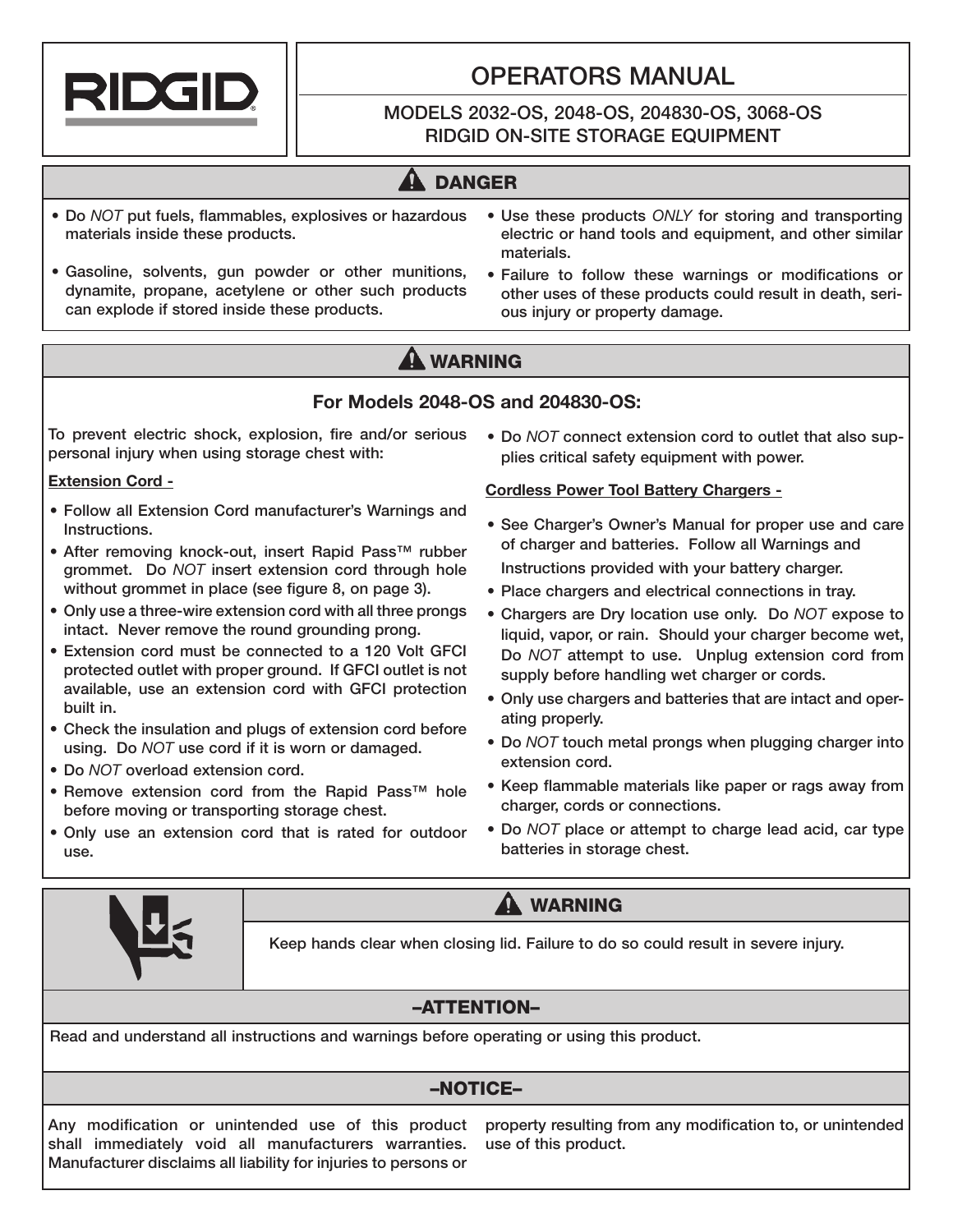## PADLOCK INSTALLATION INSTRUCTIONS FOR ALL UNITS



TOOLS REQUIRED- One wrench with 7/16" socket. PADLOCK INFORMATION- Padlock with 7/8"–1" shackle height (figure 3) (recommended Master No 5 or equivalent, not included).

- 1. Open your padlock and slide the U-bolt over the lock shackle.
- 2. Slide the lock through the lock housing on the front of 7. To open, turn key and open lid. the box (figure 1).
- 3. Guide the U-bolt through the two holes in the back of the lock housing (figure 2).
- 4. Secure the U-bolt with the two nylon lock nuts supplied.
- 5. Repeat the procedure for the second lock.
- 6. To lock, close lid and push bottom of padlock until lock "clicks" closed.
	-

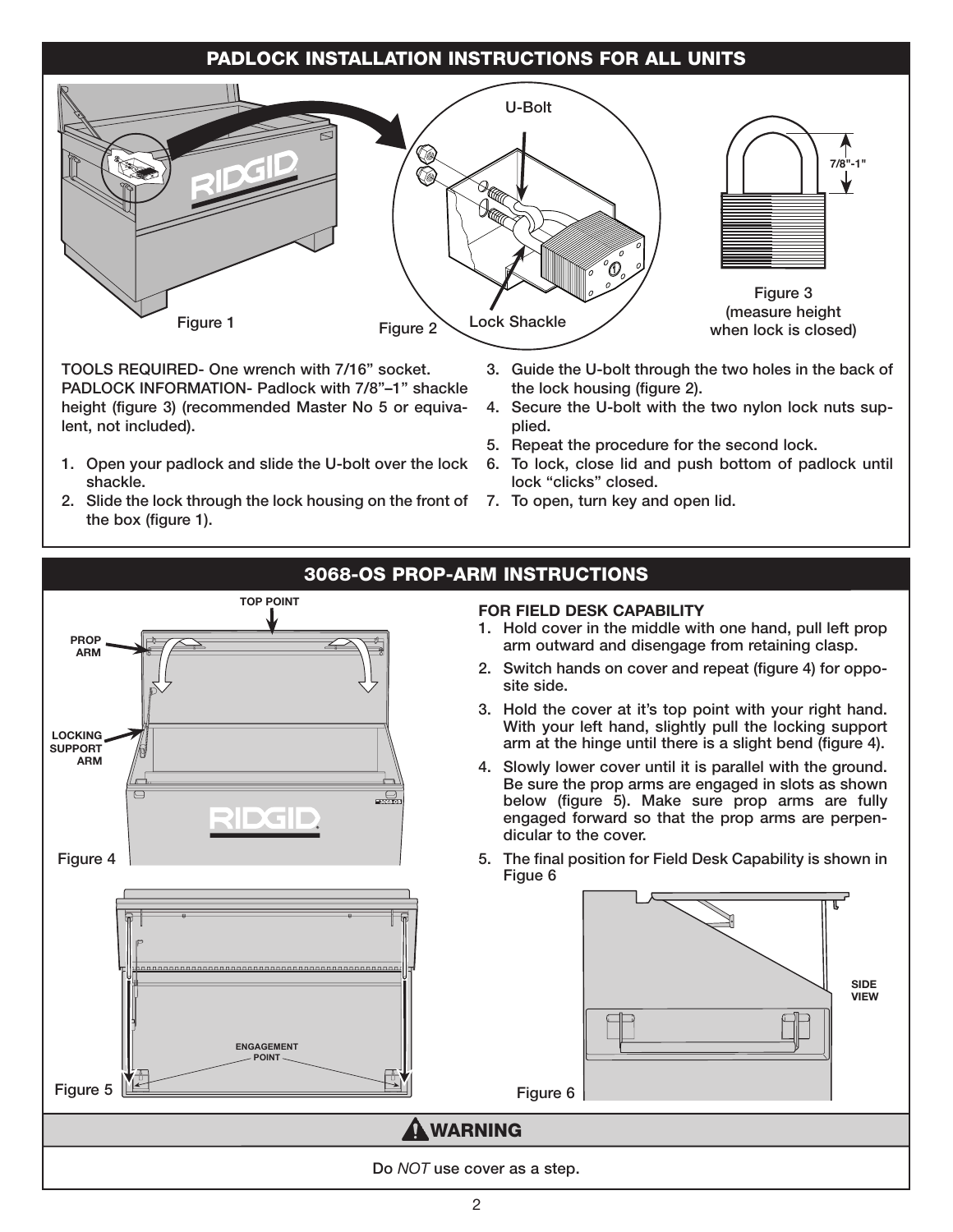